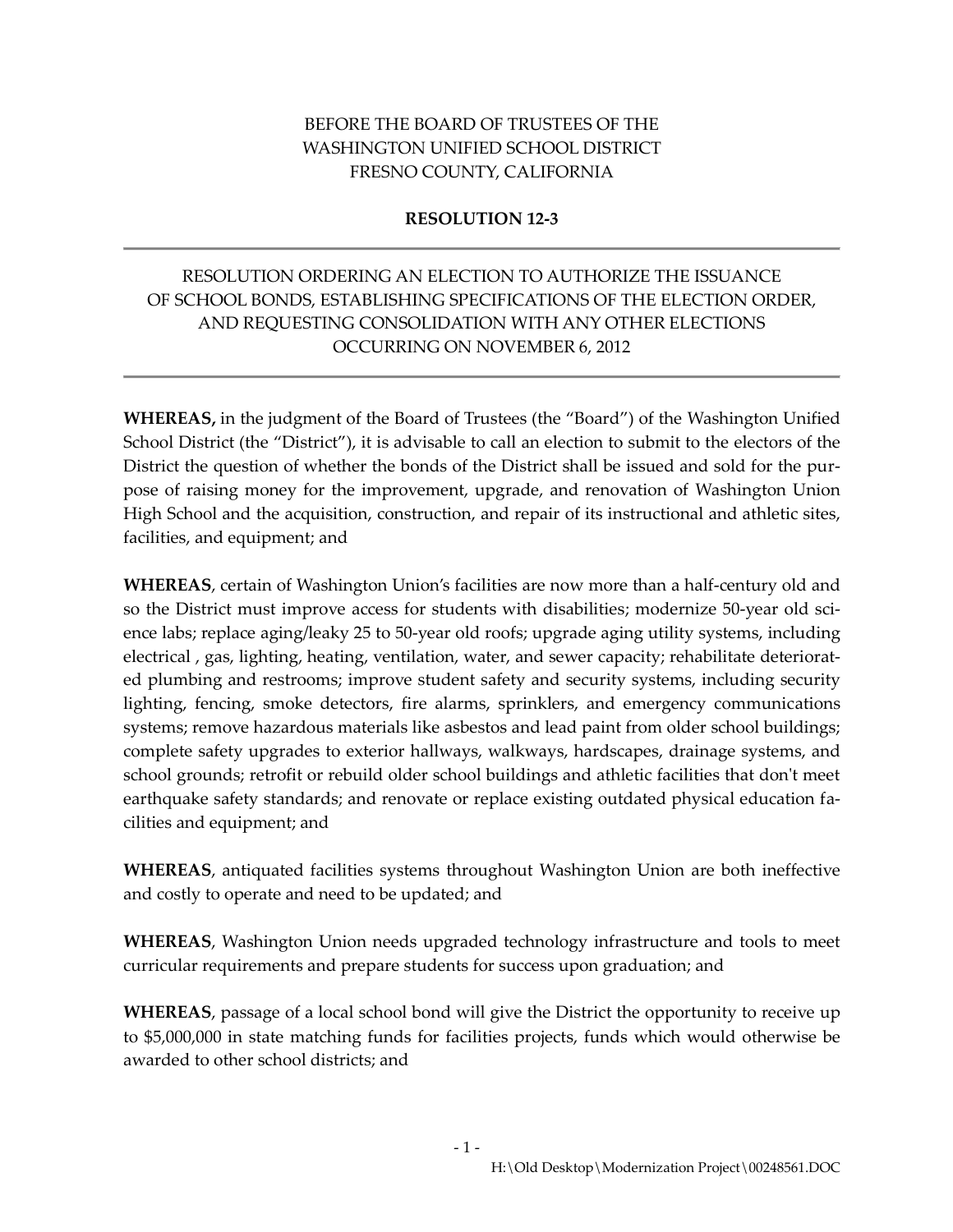**WHEREAS,** as a result of the approval of Proposition 39 on November 7, 2000, Article XIIIA, Section 1, paragraph (b) of the California Constitution ("Article XIIIA") provides an exception to the limit on *ad valorem* property taxes on real property for bonded indebtedness incurred by a school district that has been approved by fifty-five percent (55%) of the voters of the District voting on the proposition; and

**WHEREAS,** pursuant to California Education Code section 15264 *et seq.* (the "Act"), this Board is specifically authorized, upon approval by two-thirds (2/3) of the Board, to submit to the electorate of the District the question of whether bonds of the District shall be issued and sold for specified purposes, upon a fifty-five percent (55%) vote of the electorate in favor on the question, pursuant to paragraph (3) of said subdivision (b) of Section 1 of Article XIIIA and subdivision (b) of Section 18 of Article XVI of the California Constitution; and

**WHEREAS,** pursuant to California Election Code section 10403 *et seq.*, it is appropriate for the Board to request consolidation of the election with any and all other elections to be held on Tuesday, November 6, 2012, and to request the election officials of Fresno County (the "County") to perform certain election services for the District.

# **NOW, THEREFORE, THE BOARD OF TRUSTEES OF THE WASHINGTON UNIFIED SCHOOL DISTRICT HEREBY RESOLVES, DETERMINES, AND ORDERS AS FOLLOWS:**

1. **Call for Election.** The Board hereby orders an election and submits to the electors of the District the question of whether general obligation bonds of the District shall be issued and sold in the principal amount not to exceed \$22,000,000 for the purpose of raising money for the improvement, upgrade, renovation, and replacement of the existing Washington Union High School facilities and improvements; the acquisition, construction, and repair of additional instructional and athletic facilities, improvements, and equipment for Washington Union; and paying elections and other costs incident thereto, as set forth more fully in a ballot proposition approved pursuant to Section 3 below. This Resolution constitutes the order of the District to call such election.

2. **Election Date.** The date of the election shall be November 6, 2012, and the election shall be held solely within the boundaries of the District.

3. **Purpose of Election; Ballot Proposition.** The purpose of the election shall be for the voters of the District to vote on a proposition, a full copy of which is attached hereto as *Exhibit A*, containing the question of whether the District shall issue the Bonds for the purposes stated therein, together with the accountability requirements of Article XIIIA and the requirements of Section 15272 of the Act. As required by California Elections Code section 13247, the abbreviated form of the proposition to appear on the ballot is attached hereto as *Exhibit B*. The District's Superintendent (or her designee) is hereby authorized and directed to make any changes to the text of the proposition, its abbreviated form, or this Resolution as required to comply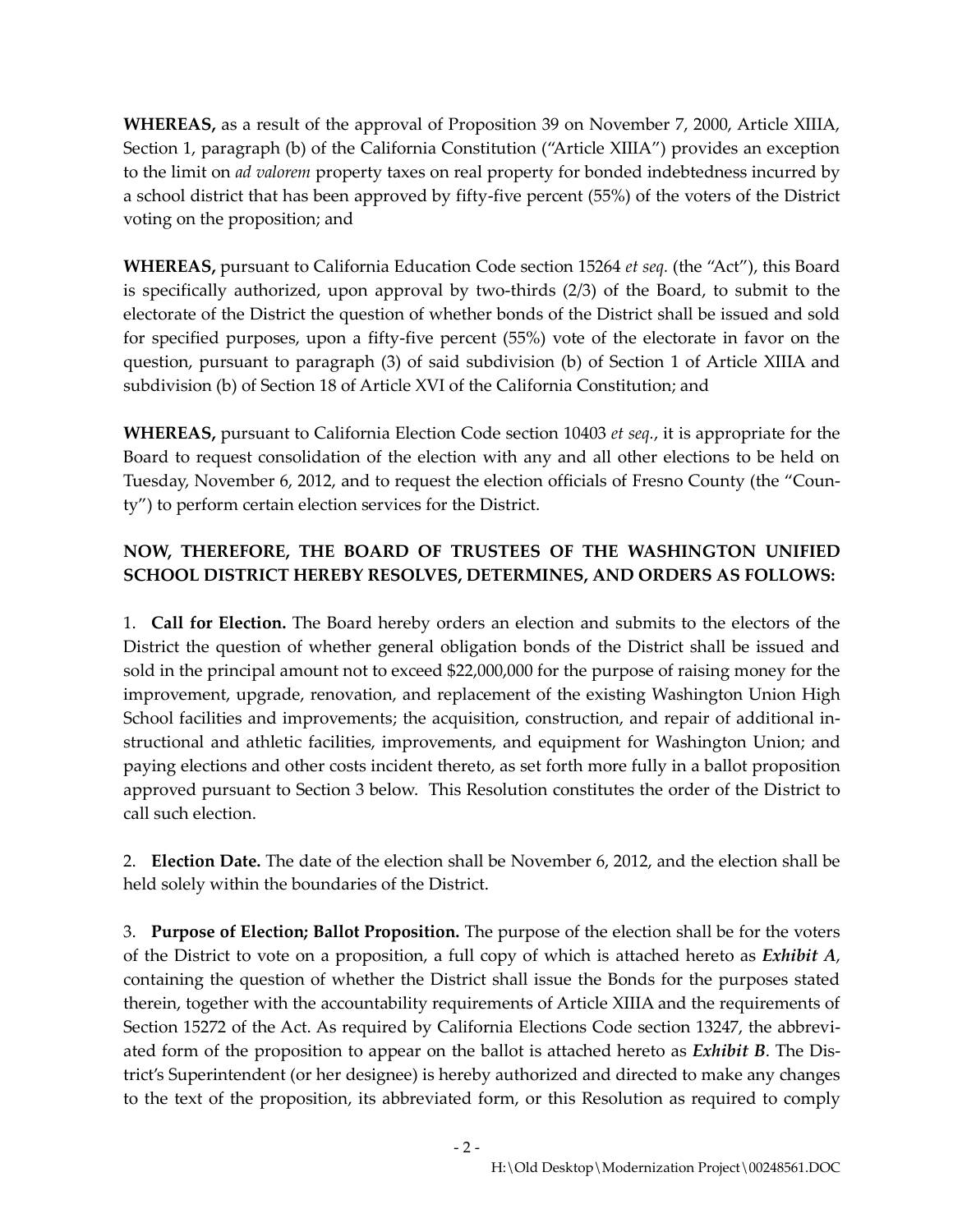with the intent of this Resolution, the requirements of elections officials, and requirements of law.

4. **Authority for Election.** The authority for ordering the election is contained in California Education Code section 15264 *et seq.* and Article XIIIA, Section 1, paragraph (b), subsection (3) of the California Constitution. The authority for the specification of this election order is contained in California Education Code section 5322.

5. **School Facilities Projects.** A list of the specific school facilities projects and uses to be funded from the proceeds of the bonds is set forth in *Exhibit A*. As required by Article XIIIA, the Board hereby certifies that it has evaluated safety, class-size reduction, and information technology needs of the District in developing the list of school facilities projects and uses set forth in *Exhibit A*.

6. **Maximum Tax Levy**. If 55 percent of the votes cast in the election are in favor of the proposed bonded indebtedness and bonds are sold pursuant to such authorization, the bonds will only be sold if the tax rate levied to meet the requirements of Section 18 of Article XVI of the California Constitution would not exceed \$60 per \$100,000 of taxable property in the District when assessed valuation is projected by the District to increase in accordance with Article XIIIA of the California Constitution.

7. **Covenants of the Board upon Approval of the Bonds by the Electorate.** As required by Article XIIIA and Section 15272 of the Act, if fifty-five percent (55%) of the voters of the District voting on the measure approve of the bonds, the Board shall:

(a) Use the bond proceeds only for the purposes authorized under Article XIIIA, including construction, reconstruction, rehabilitation, or replacement of school facilities, furnishing and equipping of school facilities, and the acquisition or lease of real property for school facilities, as specifically set forth in *Exhibit A***,** and costs incident thereto, including the costs of the election, and not for any other purpose, including salaries and other routine school operating expenses;

(b) Conduct an annual, independent performance audit to ensure that the bond proceeds have been expended only on the projects and uses listed in *Exhibit A*;

(c) Conduct an annual, independent financial audit of the proceeds from the sale of the Bonds until all of those proceeds have been expended for school facilities projects and uses listed in *Exhibit A*; and

(d) Establish and appoint members to an independent citizens' oversight committee in accordance with sections 15278, 15280, and 15282 of the Act.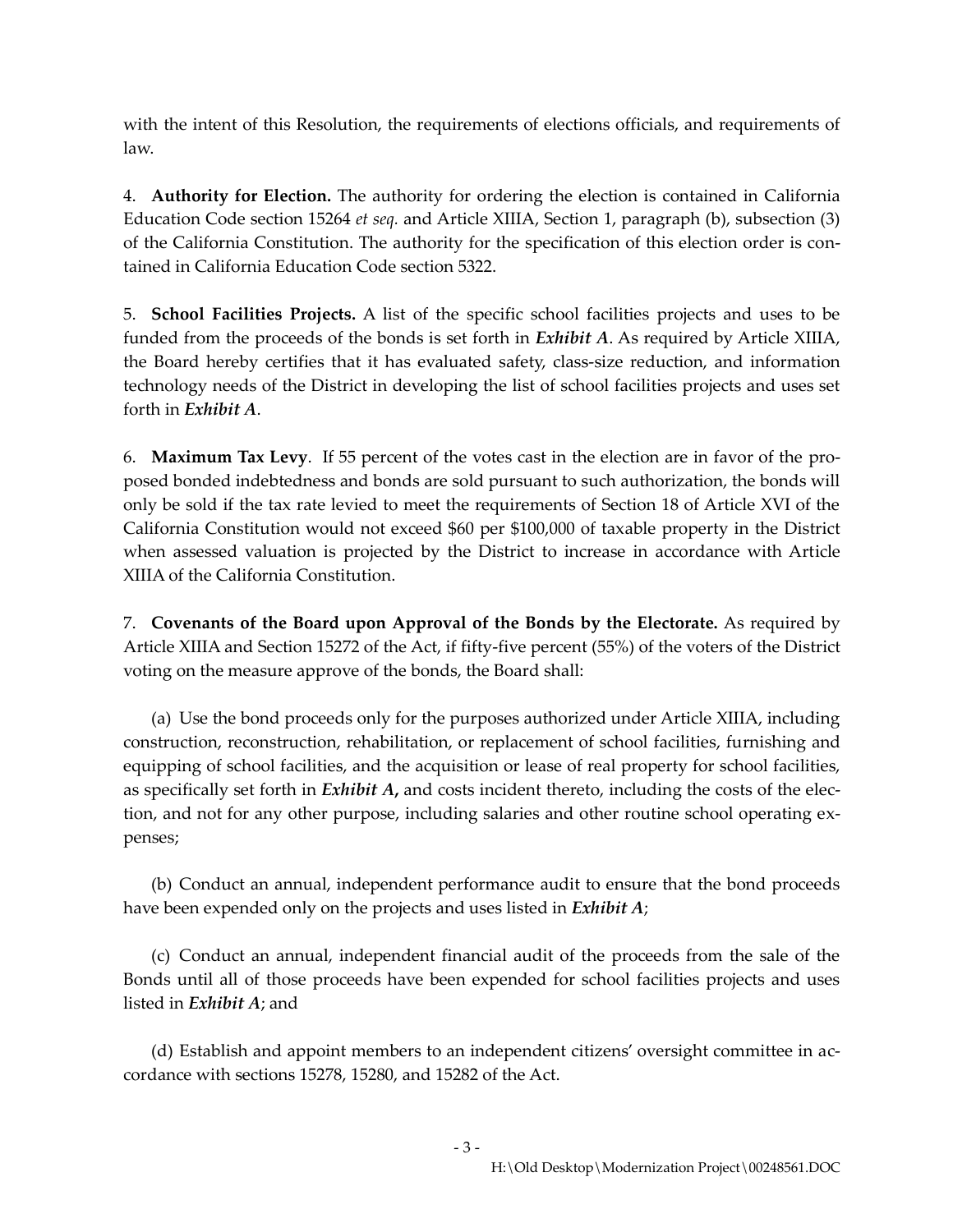8. **Delivery of this Resolution.** The Secretary of this Board is hereby authorized and directed to send or hand deliver a copy of this Resolution to the Fresno County Superintendent of Schools and the Fresno County Clerk/Registrar of Voters by no later than August 10, 2012.

9. **Declaration of Official Intent.** The District hereby declares its official intent, subject to the further approval of this Board, to use up to the maximum amount permitted by law of the proceeds of the proposed bonds to reimburse itself for payments it has made for any eligible costs of the projects and uses listed in *Exhibit A*. It is intended that this Resolution shall, among other things, constitute a declaration of "official intent" within the meaning of Section 1.150-2 of the Treasury Regulations promulgated under Section 150 of the Internal Revenue Code of 1986, as amended.

10. **Ballot Arguments; Tax Rate Statement.** Any and all members of this Board are hereby authorized to act as an author of any ballot argument prepared in connection with the election, including a rebuttal argument. The Superintendent, President of the Board, or their designees, is hereby authorized to execute any Tax Rate Statement or other document and to perform all acts necessary to place the bond measure on the ballot.

11. **Consolidation of Election; Election Services.** The Fresno County Clerk/Registrar of Voters and the Fresno County Board of Supervisors are hereby requested to consolidate the election ordered hereby with any and all other elections to be held on November 6, 2012 within the District. Pursuant to section 5303 of the Education Code and section 10002 of the Elections Code, the County Board of Supervisors is requested to permit the County Registrar of Voters, and other appropriate officials of the County, to render all services necessary in connection with the bond election including, but not limited to, publication of a Formal Notice of School Bond Election pursuant to Education Code 5363 and related law (the proposed form of which is attached hereto as *Exhibit C*), the mailing of the sample ballot and tax rate statement (described in section 9401 of the Elections Code), the opportunity to submit ballot arguments in connection with the bond election, the canvassing and certification of the returns of the election, and other ballot requirements pursuant to Elections Code section 15123, for which services the District agrees to reimburse the County as required by law.

12. **Severability.** If any section, subsection, phrase or clause of this Resolution, or its application to any person or circumstance, is for any reason held to be invalid, such decision shall not affect the validity of the remaining portions of this Resolution, or their application to any other person or circumstance. The Board declares that it would have adopted this Resolution and each section, subsection, phrase or clause thereof irrespective of the fact that any one or more sections, subsections, sentences, phrases or clauses, or their application to any person or circumstance, shall be declared invalid.

13. **Effective Date.** This Resolution shall take effect immediately upon its adoption.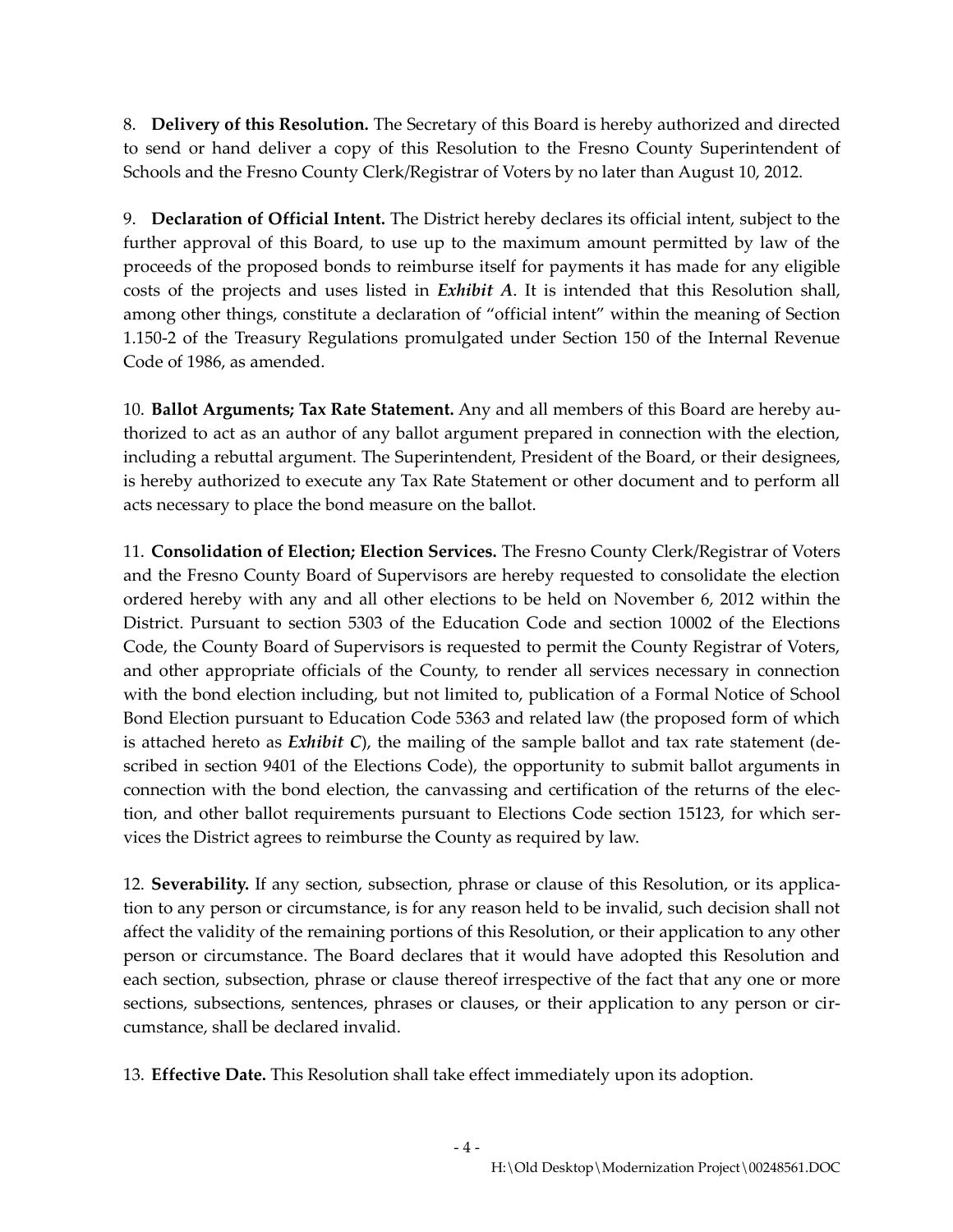#### \* \* \* \* \* \* \* \* \* \* \* \* \* \* \* \* \* \* \* \*

The foregoing Resolution was adopted by the Board of Trustees of the Washington Unified School District at a meeting held by the Board on \_\_\_\_\_\_\_\_\_\_\_, 2012 by the following votes:

| AYES:          |  |
|----------------|--|
| NOES:          |  |
| <b>ABSENT:</b> |  |

Jim Curtis, Board President Washington Unified School District Fresno County, CA

\_\_\_\_\_\_\_\_\_\_\_\_\_\_\_\_\_\_\_\_\_\_\_\_\_\_\_\_\_\_\_\_\_\_\_\_

I, Frank Butterfield, Jr., Clerk of the Board of Trustees of the Washington Unified School District, do hereby certify that the foregoing Resolution was regularly introduced, passed, and adopted by the Board of Trustees during its meeting held on \_\_\_\_\_\_\_\_\_\_\_\_, 2012

> Frank Butterfield, Jr. Clerk of the Board Washington Unified School District Fresno County, CA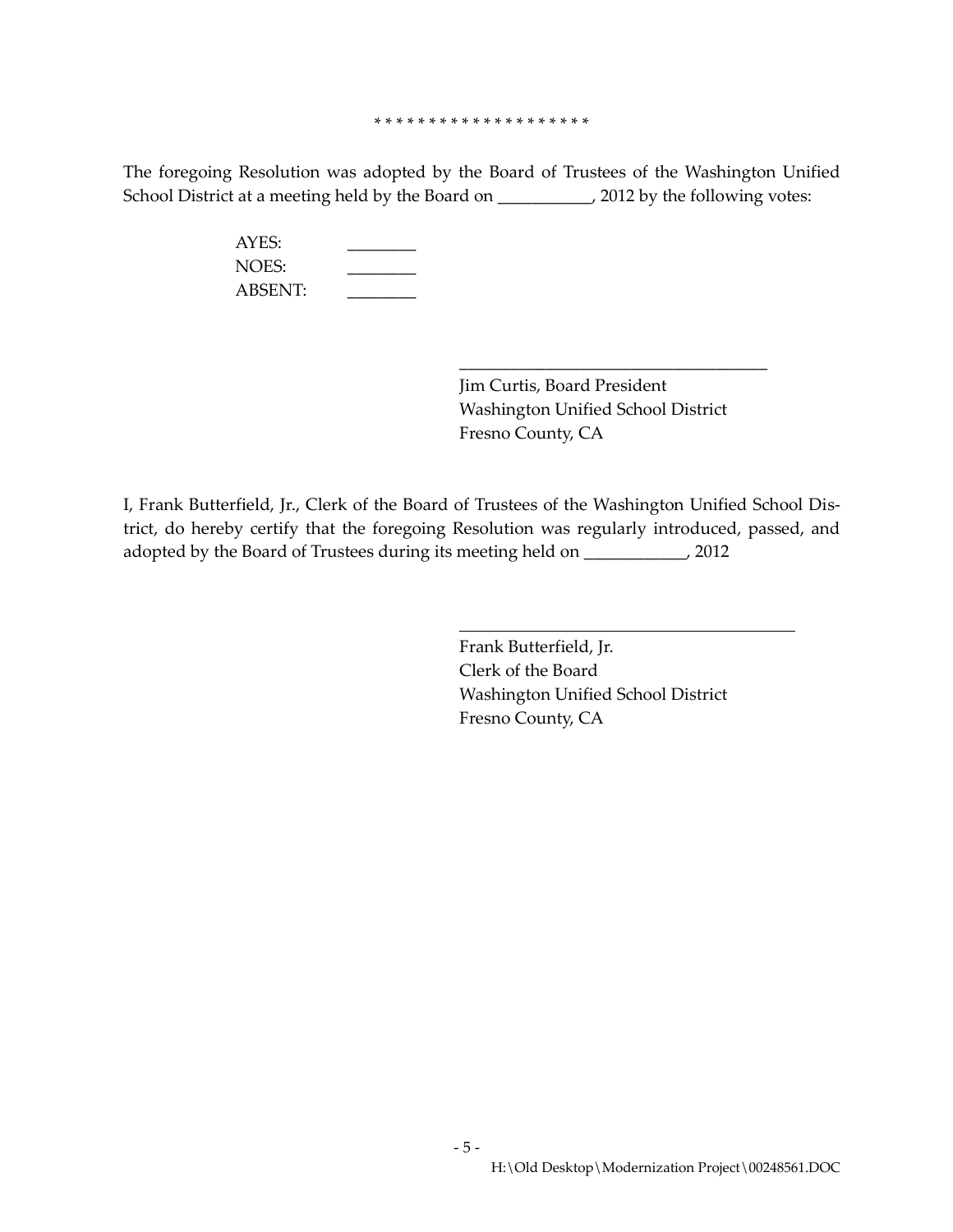## *EXHIBIT A*

# FULL TEXT OF BOND MEASURE for WASHINGTON UNIFIED SCHOOL DISTRICT

#### **INTRODUCTION**

Washington Union High School, founded in 1892, is the oldest high school in Fresno County. With an ethnically diverse student body, the school serves approximately 1100 students in grades 9 through 12. Washington Union, home of the Panthers, has a rich history of academic, civic, and athletic success. The school enjoys very close and supportive relationships with the communities it serves.

Many of the buildings and facilities on the Washington Union campus are more than a halfcentury old and so the District must improve access for students with disabilities; modernize 50-year old science labs; replace aging/leaky 25 to 50-year old roofs; upgrade aging utility systems, including electrical, gas, lighting, heating, ventilation, water, and sewer capacity; rehabilitate deteriorated plumbing and restrooms; improve student safety and security systems, including security lighting, fencing, smoke detectors, fire alarms, sprinklers, and emergency communications systems; remove hazardous materials like asbestos and lead paint from older school buildings; complete safety upgrades to exterior hallways, walkways, hardscapes, drainage systems, and school grounds; retrofit or rebuild older school buildings and athletic facilities that don't meet earthquake safety standards; and renovate or replace existing outdated physical education facilities and equipment.

The State of California requires a local match, funded primarily through local, general obligation bonds, for school districts wishing to pursue matching state funds for the improvement, upgrade, renovation or replacement of school buildings and facilities. The up to \$5,000,000 potentially available to the District through the State match allows local taxpayers to benefit from the tax dollars they already pay to Sacramento.

It is imperative that our students are housed in safe school facilities. In addition, our students would benefit from modern, upgraded, and efficient facilities. We need to act locally to provide safe and modern facilities at Washington Union to ensure our students have the educational opportunities they deserve.

#### **BONDS**

To better prepare Washington Union High School students for college and quality jobs, shall Washington Unified School District upgrade technology in classrooms, job-training labs, and student-support facilities; modernize science labs; rehabilitate deteriorated roofs, plumbing, electrical, lighting, ventilation; improve safety; and acquire/construct/repair instructional and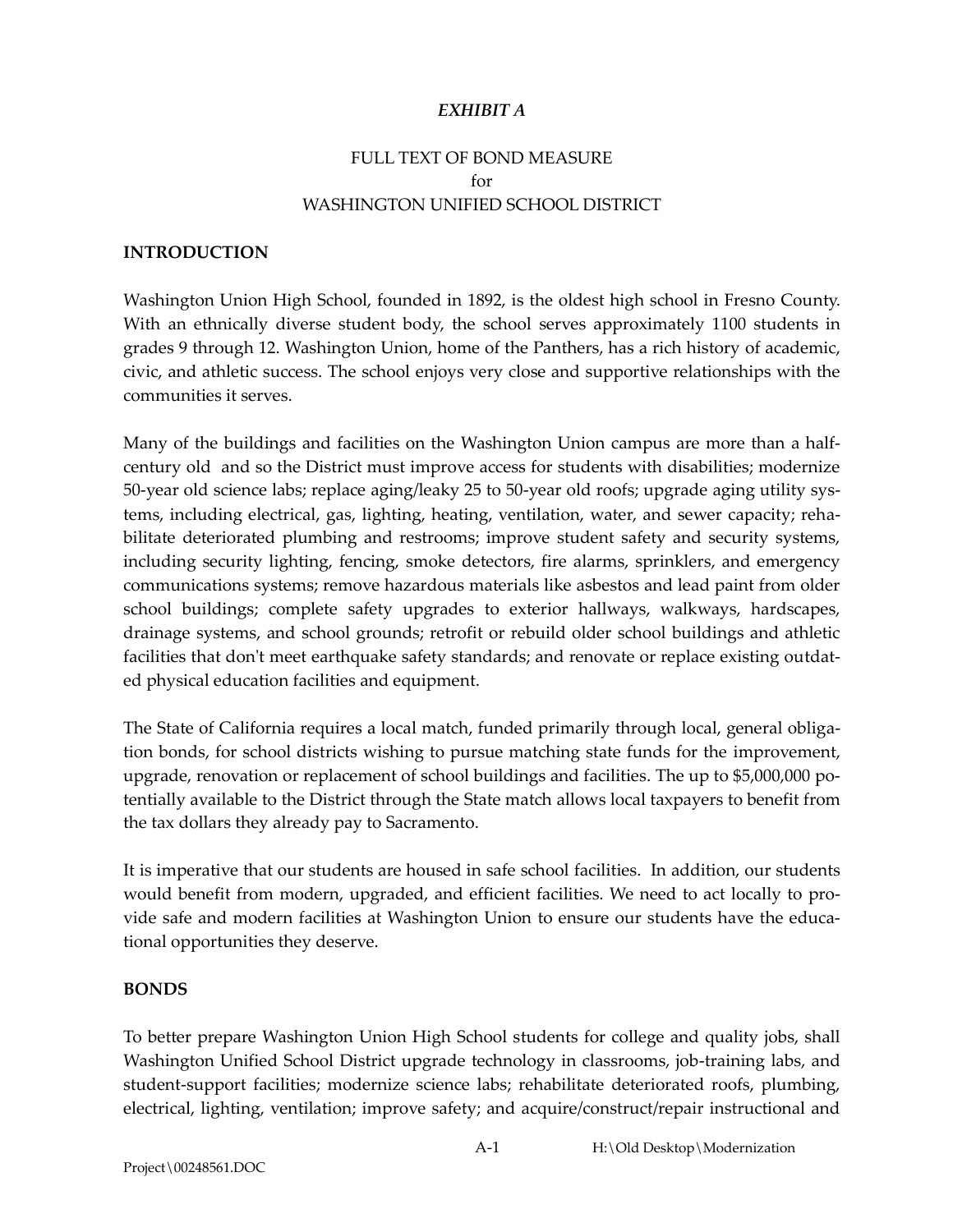athletic sites, facilities and equipment; by issuing \$22,000,000 in bonds at legal interest rates, with independent citizen oversight, no administrators' salaries, and all funds dedicated locally to Washington Union High School?

# **LIST OF PROJECTS TO BE FUNDED BY THE BONDS AND STATE MATCHING FUNDS**

Proceeds from the sale of bonds authorized by this proposition will be used only for the construction, reconstruction, rehabilitation, or replacement of school facilities, including the furnishing and equipping of school facilities, or the acquisition or lease of real property for school facilities, and not for any other purpose, including teacher and administrator salaries and other school operating expenses.

The following is a list of projects which identifies or defines the types of projects that can be completed using the bond proceeds, along with State matching funds and other building funds the District is projected to receive, and projects that are planned and needed but whose construction is contingent on the amount of bond funds available, plus the amount of State matching and other building funds the District may receive in the future, which is a function of the State building program rules, passage of State bonds, and the growth rate of the District. The scope of specific projects, the order of construction, and their completion is also contingent on final project costs and the availability of needed funds.

Each project is assumed to include its share of costs of the election and bond issuance, architectural, engineering, and similar planning costs, construction management, and a customary contingency for unforeseen design and construction costs.

- Upgrade technology in classrooms, labs, career-tech, and student-support facilities.
- Improve access for students with disabilities.
- Provide facilities & equipment for career & technical education classes so students are prepared for jobs in good paying fields like health sciences, technology and agriculture.
- Modernize 50-year old science labs to meet current standards for college admission.
- Upgrade classrooms and facilities for music and performing arts instruction, including modernizing the 60-year old school auditorium to accommodate school and public assemblies.
- Repair or replace aging/leaky 25-50-year old roofs.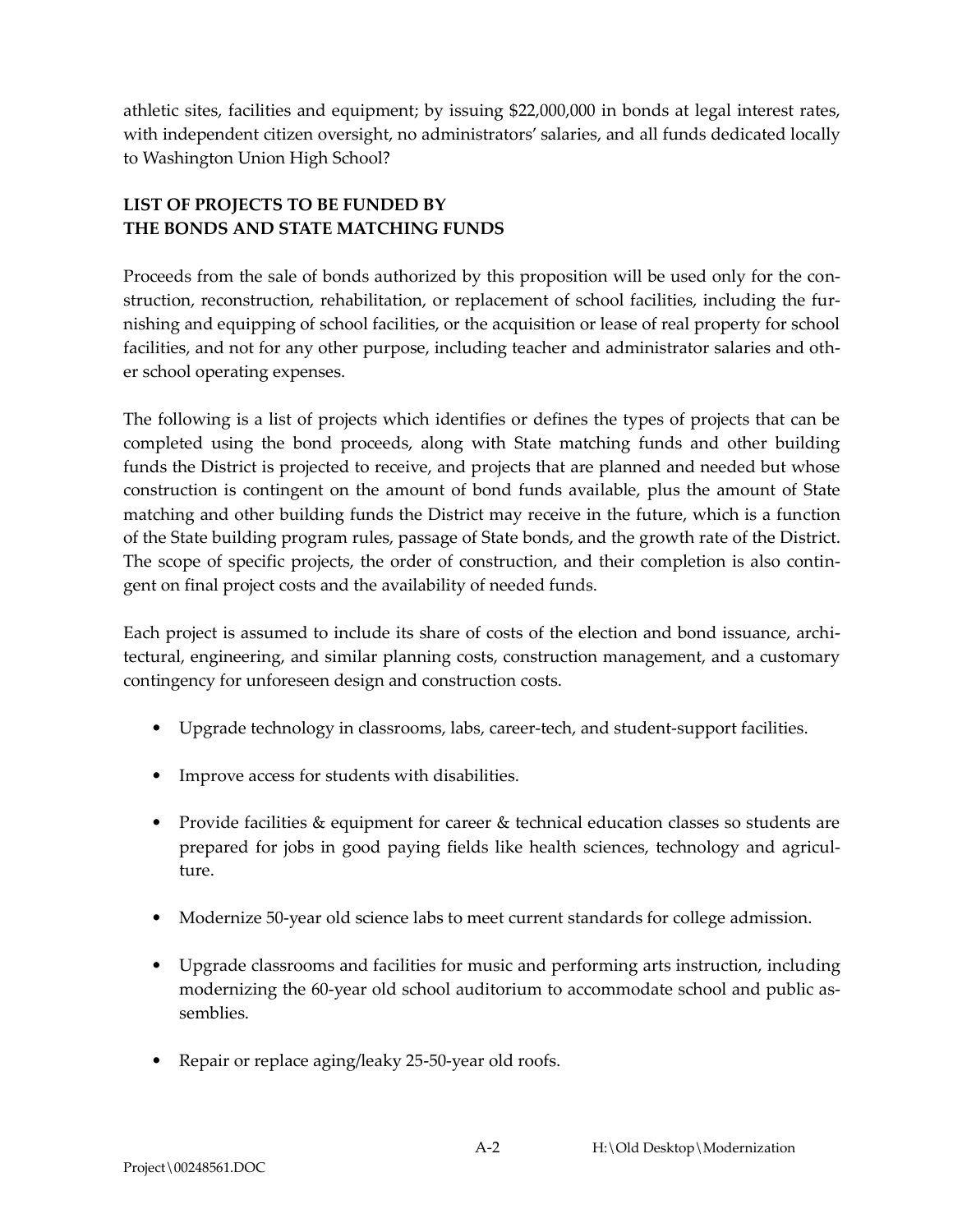- Upgrade aging utilities, including electrical, gas, lighting, heating, ventilation, and water and sewer capacity.
- Rehabilitate deteriorated plumbing and restrooms to prevent flooding, water damage and future maintenance costs.
- Renovate outdated classrooms, labs, instructional support space, furniture and equipment.
- Reconstruct Alternative Education and Ag Farm instructional facilities.
- Improve student safety and security systems, including security lighting, fencing, smoke detectors, fire alarms, sprinklers, and emergency communications systems.
- Reconfigure parent and bus pick-up and drop-off zones, school parking, emergency vehicle access, and campus-based safe routes to school areas for improved safety.
- Remove hazardous materials like asbestos and lead paint from older school buildings.
- Complete safety upgrades to exterior hallways, walkways, hardscapes, drainage systems, and school grounds.
- Improve lighting, heating, ventilation, insulation, doors and windows to increase energy efficiency and save money.
- Upgrade electrical, data, communications and technology infrastructure.
- Retrofit or rebuild older school buildings and athletic facilities that don't meet earthquake safety standards.
- Renovate or replace existing outdated physical education facilities and equipment.
- Reconstruct Varsity Football, Baseball, Softball, Soccer, and related facilities into a sports complex and athletic facilities that can be jointly used by students, youth sports teams and members of the community.
- Acquire/construct/repair instructional and athletic sites, facilities and equipment.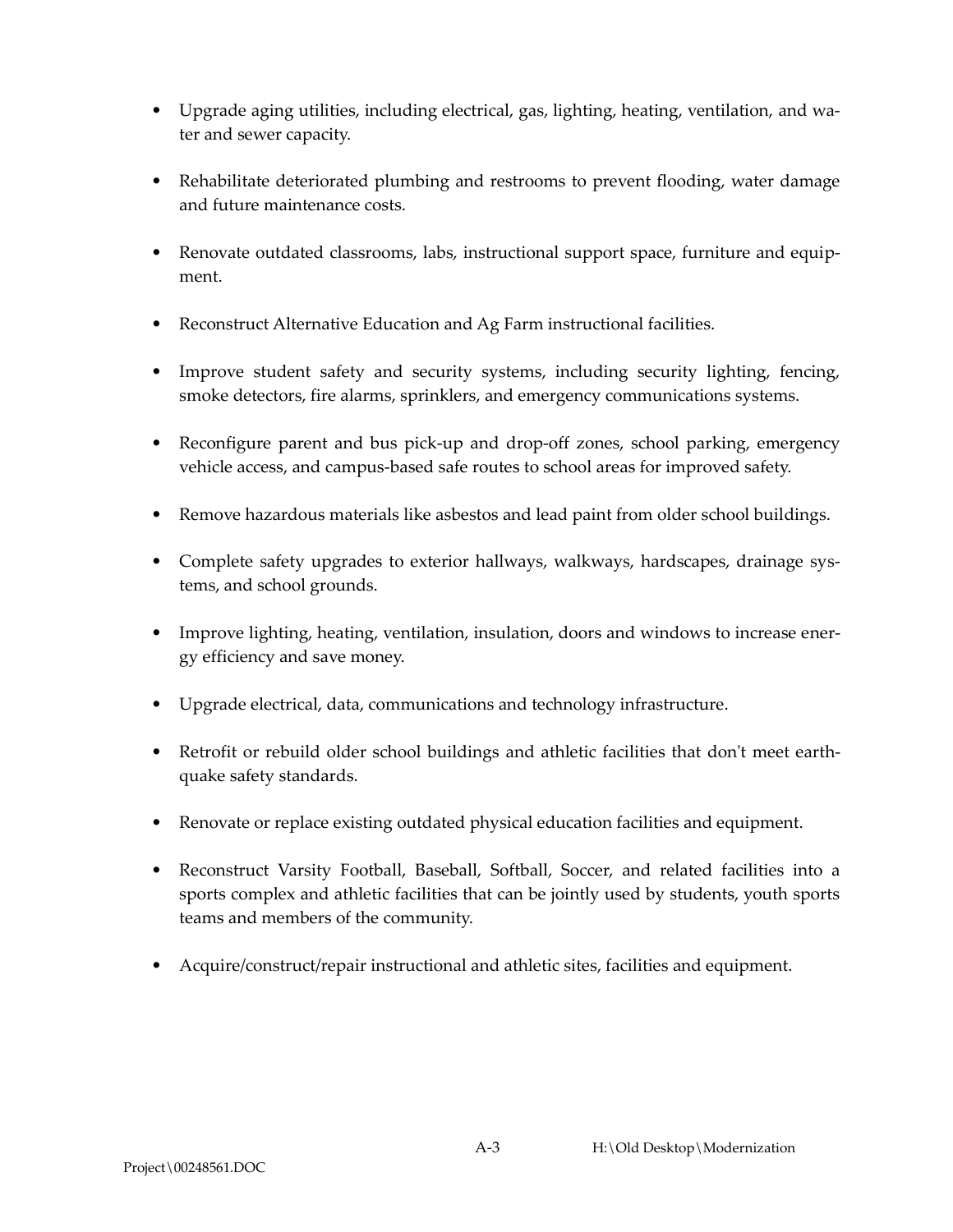## **COVENANTS OF THE BOARD UPON APPROVAL OF THE BONDS BY THE ELECTORATE**

As required by Article XIIIA and Section 15272, if fifty-five percent (55%) of the voters of the District voting on the measure approve of the bonds, the Board hereby covenants to:

- (a) Conduct an annual, independent performance audit to ensure that the bond proceeds have been expended only on the projects listed herein;
- (b) Conduct an annual, independent financial audit of the proceeds from the sale of the bonds until all of those proceeds have been expended for school facilities projects listed herein; and
- (c) Establish and appoint members to an independent citizens' oversight committee in accordance with sections 15278, 15280, and 15282, as may be amended from time to time.
- (d) Use the proceeds from the sale of the bonds only for the purposes specified in the bond measure and pursuant to Article XIIIA, Section 1(b)(3) and not for any other purpose, including teacher and administrator salaries and other school operating expenses.

The District Board has evaluated safety, class size reduction, and information technology needs in developing the list of projects to be funded as stated in this bond measure.

## **STATE MATCHING FUNDS**

California Education Code section 15122.5 requires the following statement to be included in this sample ballot:

"Approval of this bond measure does not guarantee that the proposed projects in the Washington Unified School District that are the subject of bonds under this measure will be funded beyond the local revenues generated by this bond measure. The school district's proposal for certain of the projects assumes the receipt of matching state funds, which are subject to appropriation by the Legislature or approval of a statewide bond measure."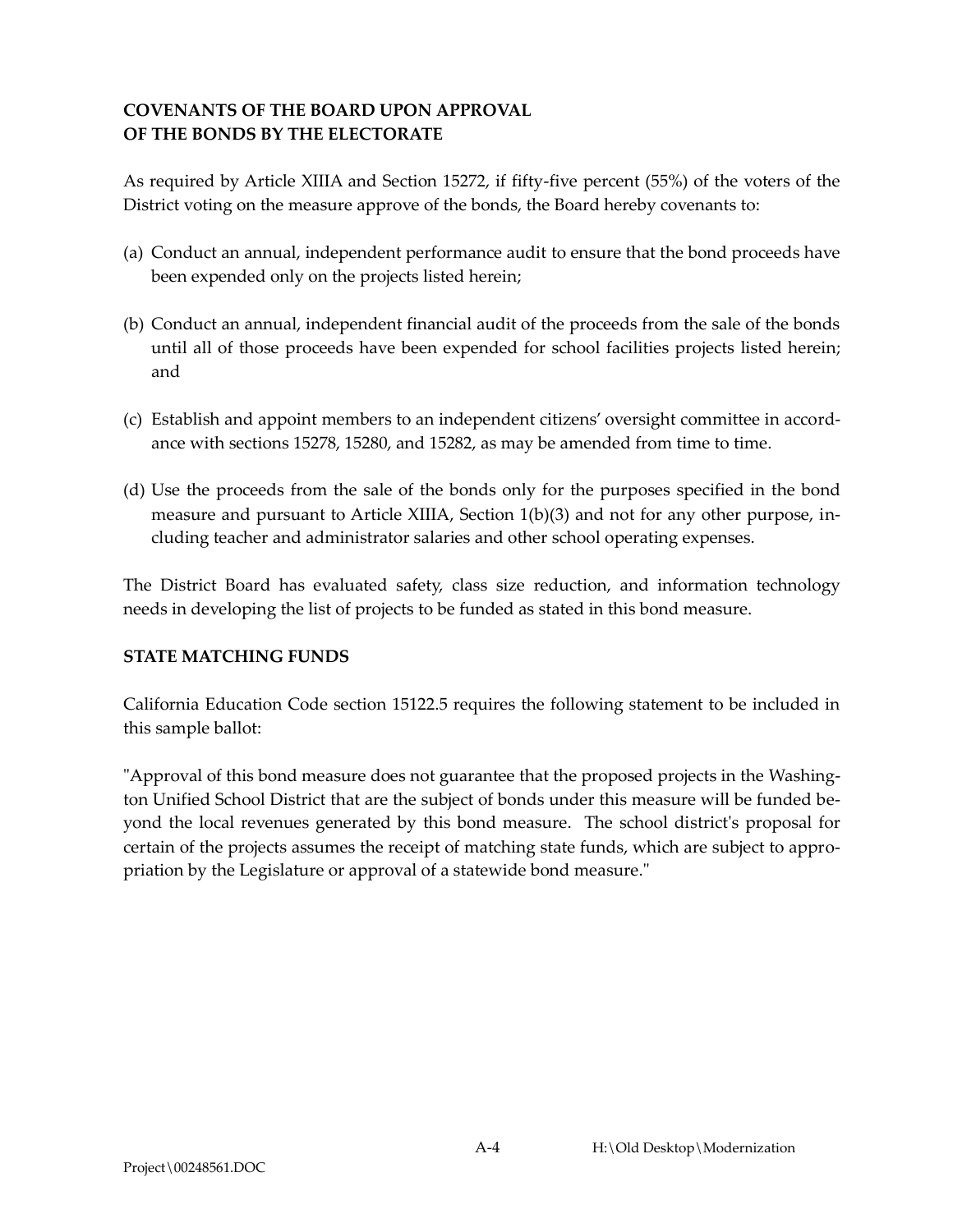#### *EXHIBIT B*

# BOND MEASURE for WASHINGTON UNIFIED SCHOOL DISTRICT

(Abbreviated Form)\*

| "To better prepare Washington Union High School<br>students for college and quality jobs, shall Washington<br>Unified School District upgrade technology in class-<br>rooms, job-training labs, and student-support facili-<br>ties; modernize science labs; rehabilitate deteriorated<br>roofs, plumbing, electrical, lighting, ventilation; im- BONDS - YES<br>prove safety; and acquire/construct/repair instruction-<br>al and athletic sites, facilities and equipment; by issu-<br>ing \$22,000,000 in bonds at legal interest rates, with<br>independent citizen oversight, no administrators' sala-<br>ries, and all funds dedicated locally to Washington<br>Union High School?" |                 |
|-------------------------------------------------------------------------------------------------------------------------------------------------------------------------------------------------------------------------------------------------------------------------------------------------------------------------------------------------------------------------------------------------------------------------------------------------------------------------------------------------------------------------------------------------------------------------------------------------------------------------------------------------------------------------------------------|-----------------|
|                                                                                                                                                                                                                                                                                                                                                                                                                                                                                                                                                                                                                                                                                           | <b>BONDS-NO</b> |

\* Limited to 75 words pursuant to California Elections Code section 13247.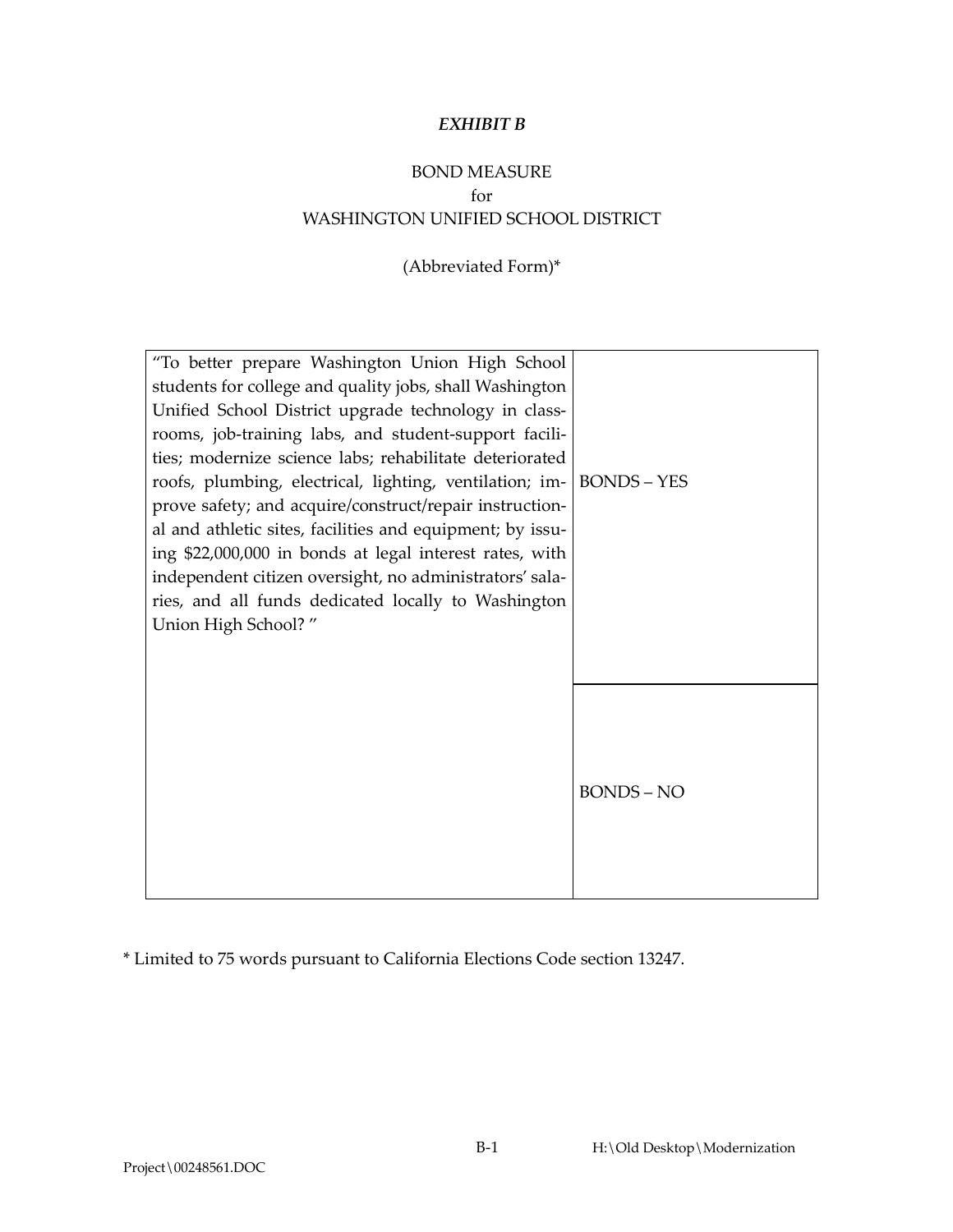### *EXHIBIT C*

#### FORMAL NOTICE OF SCHOOL BOND ELECTION

NOTICE IS HEREBY GIVEN to the qualified electors of the Washington Unified School District of Fresno County, California, that in accordance with the provisions of the Education Code of the State of California, an election will be held on November 6, 2012 within the District, at which election the following measure shall be submitted to the qualified electors of the District and voted upon:

"To better prepare Washington Union High School students for college and quality jobs, shall Washington Unified School District upgrade technology in classrooms, job-training labs, and student-support facilities; modernize science labs; rehabilitate deteriorated roofs, plumbing, electrical, lighting, ventilation; improve safety; and acquire/construct/repair instructional and athletic sites, facilities and equipment; by issuing \$22,000,000 in bonds at legal interest rates, with independent citizen oversight, no administrators' salaries, and all funds dedicated locally to Washington Union High School?

Bonds - Yes Bonds– No"

The bonds shall bear interest at an annual rate not exceeding the statutory maximum. The maturity of the bonds shall not exceed the maximum term allowed by law at the time of issuance (currently 25 years if issued under Education Code section 15140, or 40 years if issued under Government Code section 53508).

All of the purposes enumerated in the foregoing measure shall be united and voted upon as one single measure, with precincts, places of holding the elections and officers appointed to conduct the elections to be the same as those provided for the statewide presidential general election to be held on November 6, 2012 under the Notice of Election published  $\Box$ 

This election has been called pursuant to a Resolution of the Board of Trustees of the Washington Unified School District, adopted on \_\_\_\_\_\_\_, 2012. The Elections Official of the County of Fresno hereby gives formal notice of the election in accordance with the provisions of Education Code Section 15120.

IN WITNESS WHEREOF, I have hereunto set my hand this \_\_\_\_ day of \_\_\_\_\_\_\_\_\_\_\_, 2012.

County Clerk/Registrar of Voters Fresno County, California